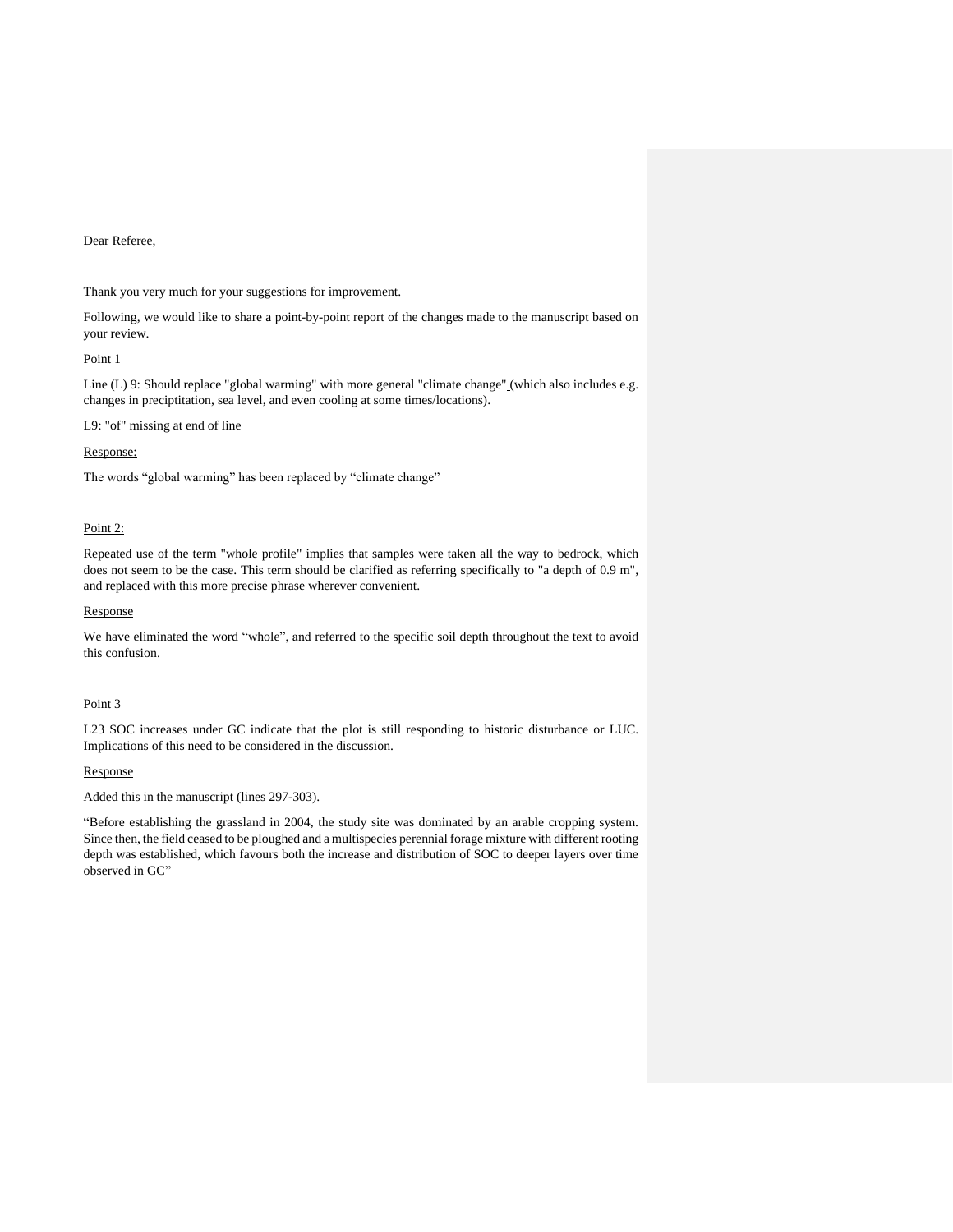## Point 4

L76 "most likely as a result of historical erosion and sedimentation processes" - and/or downslope transport of DOC

# Response:

We have added "and/or downslope transport after "as a result of historical erosion"

#### Point 5

L77 "To exclude these site-specific effects, this study only reports results from the upper half of the experimental site". This was an unfortunate choice (that can't be remedied now). Better would have been to include slope location as an explanatory variable in the analysis. The exclusion of lower sites introduces a new confounding effect (similar to measuring only topsoil, but excluding subsoils in the earlier studies cited). I.e. an increase in SOC on the upper slopes could be accompanied by a corresponding decrease in downslope soc, if the greater accumulation on higher ground is partly accounted for by reduced tranport processes. This possibility and how it affects potential interpretation of the results (i.e. quanitifcation of this effect was not possible within the current study and would require further research to account for differential transport processes between treatments) needs to figure in the Discussion.

The paragraphs on L260-75 would be a relevent place to raise this issue.

Response: Added to the manuscript (303-312).

"These results, however, ignore the potential soil erosion effects caused by the slope gradient present on the site, excluded from our analysis by using exclusively the upper half of the site. Due to significant colluvial processes occurring at the site over time, large amounts of SOC were observed in the 30-60cm and 60-90 cm layer in several plots, with similar values to those observed in the 0-30 cm, confounding some treatment effects (not shown). These resulted in the lower half differing in SOC stocks and SOC distribution between the soil layers and treatments compared to the upper half (not shown). Slope gradients have previously shown to have an important effect on the distribution of SOC, favouring the downward movement and accumulation of SOC in the depositional area including the subsoil (Holz and Augustin, 2021; Li et al., 2019; Vos et al., 2019). The presence of a considerable slope gradient could, thus, override the treatment effects induced by the study factors tillage and N rates. Further research is required to account for the slope gradient effects and the different transport processes between the treatments."

## Point 6

Section 2.2.2: I appreciate how thoroughly the biomass inputs were assessed, and commend the authors on this. Too few studies show this level of thoroughness, which is important.

## Response:

We are thankful for the positive feedback.

#### **Commented [J1]:** Alternative response, but personal to the Referee:

## Response1:

We initially analysed the whole dataset. We found that there was a tremendous amount of SOC on the lower half of the field, which was overriding the effects of the treatment factors cropping system x tillage x N rates, in particular for the subsoil layers, most likely due to erosion and sedimentation processes. In some of the plots, there was no difference in SOC stocks between the 0-30 and 30-60cm layers, regardless the treatments, due to mentioned reasons. Thus, the lower half was not suitable for analysis. On the other hand, the upper half (as shown in the current results) show distinct SOC stocks between layers, and within these we could analyse the differences attributed to the treatment factors and factor levels.

Thus, we address the effects of the treatment factors only for the upper half.